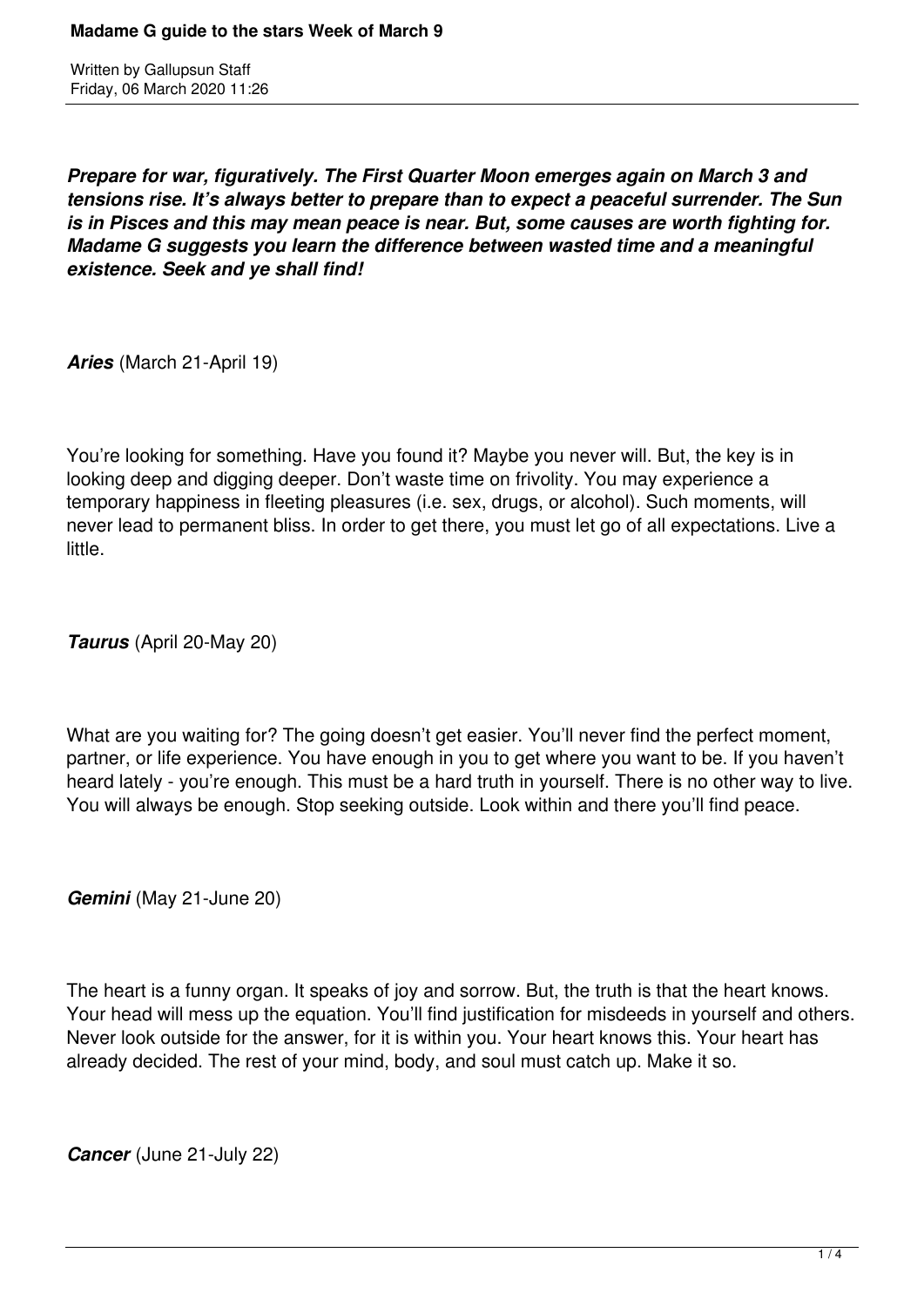Written by Gallupsun Staff Friday, 06 March 2020 11:26

Times are changing. You can't change this. You head from one moment to the next and expect the sun to rise and it does. So, you assume nothing else changes. Mortals must accept that all things change over time. Your friends will age and loved ones die. It's easier to blame than move on. But, in the end you must decide what to do, for it's your life, to do as you will. What's next?

*Leo* (July 23-Aug. 22)

What lies at the center of hope? You may think it lies at the heart of promise - the promise for a better and brighter future. You may even believe that it signifies change. Hope is all of these things and more. Yet, hope is merely a belief, or faith, that what was true today can be better tomorrow. Share this faith with the world. Don't hide among the dirt and brush. Share the light.

*Virgo* (Aug. 23-Sept. 22)

Your light shines brighter than the rest. But, that doesn't mean you're above wearing out. Even you may experience the rush of disappointment or sadness. This is to be expected. In those moments, you must put your head down and breathe. Take a moment and then put your arms in a fighting stance and run. You are capable of taking down all in your path. It's just an obstacle.

*Libra* (Sept. 23-Oct.22)

You may have faith in little, but you should have faith in yourself. There is little that you couldn't accomplish. It's up to you to take on the world, even if it is one silly little challenge at a time. You're more than capable. If the Oscar producers can spend millions and still make mistakes it's not the end of the world if you do. Better to live and try than do nothing.

*Scorpio* (Oct. 23-Nov. 21)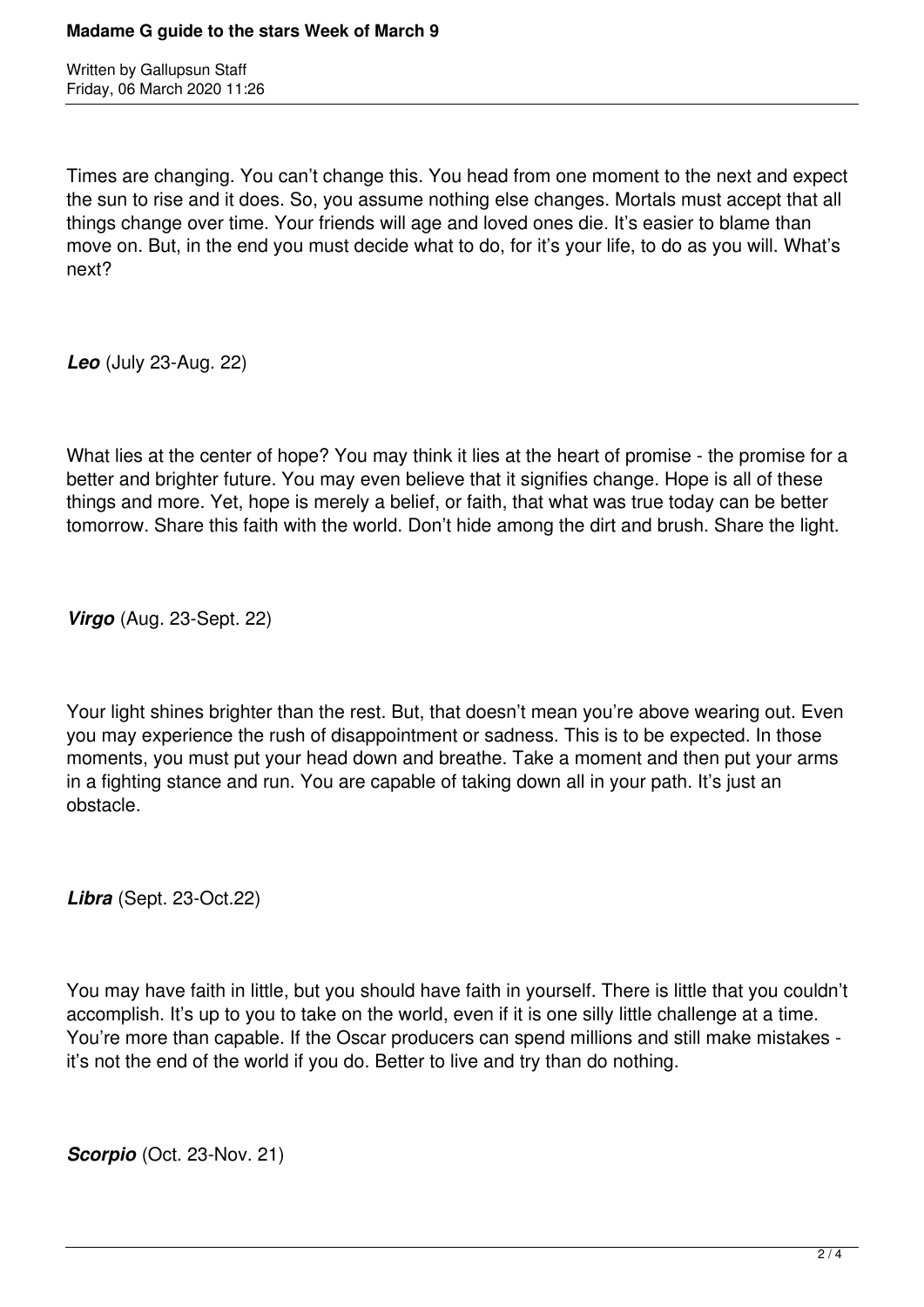Written by Gallupsun Staff Friday, 06 March 2020 11:26

How do you kill a tiger? Well, you might try to make them swim like a fish. Actually, tigers are excellent swimmers and will scare you (should you be unfortunate enough to run across one). Perhaps you know people who try to judge tigers on their ability to forage for fruit. Whatever the case, you won't thrive under those conditions. But, you can become stronger. Take them on!

*Sagittarius* (Nov. 22-Dec. 21)

Life is full of doubts and triumphs. You may have made poor choices along the way. Some of those choices may have turned out to be good or blessings in disguise. Only you can define what is good or bad. Only you know if these are good days or bad. But, you do have the power to change your path. Don't be afraid. This is a wonderful time to live and thrive. Take it on now!

*Capricorn* (Dec. 22-Jan. 19)

Watch a good movie and sing your heart out. You already know the lyrics to *Frozen, The Little Mermaid* , and *The*

*Lion King*

. This is a good time to catch up with friends and go back to a creative project and finish it. Take precautions. Back up your files.

*Aquarius* (Jan. 20-Feb. 18)

What's in your heart? You may think life is passing you by, but what better time to take on the world than now? Now is the perfect time to live the life you've always wanted and to be who you've always imagined. It's in your best interest. There will never be a time like now. There will never be a greater time for living your life. The clock is ticking and all is finite. Act now.

*Pisces* (Feb. 19-March 20)